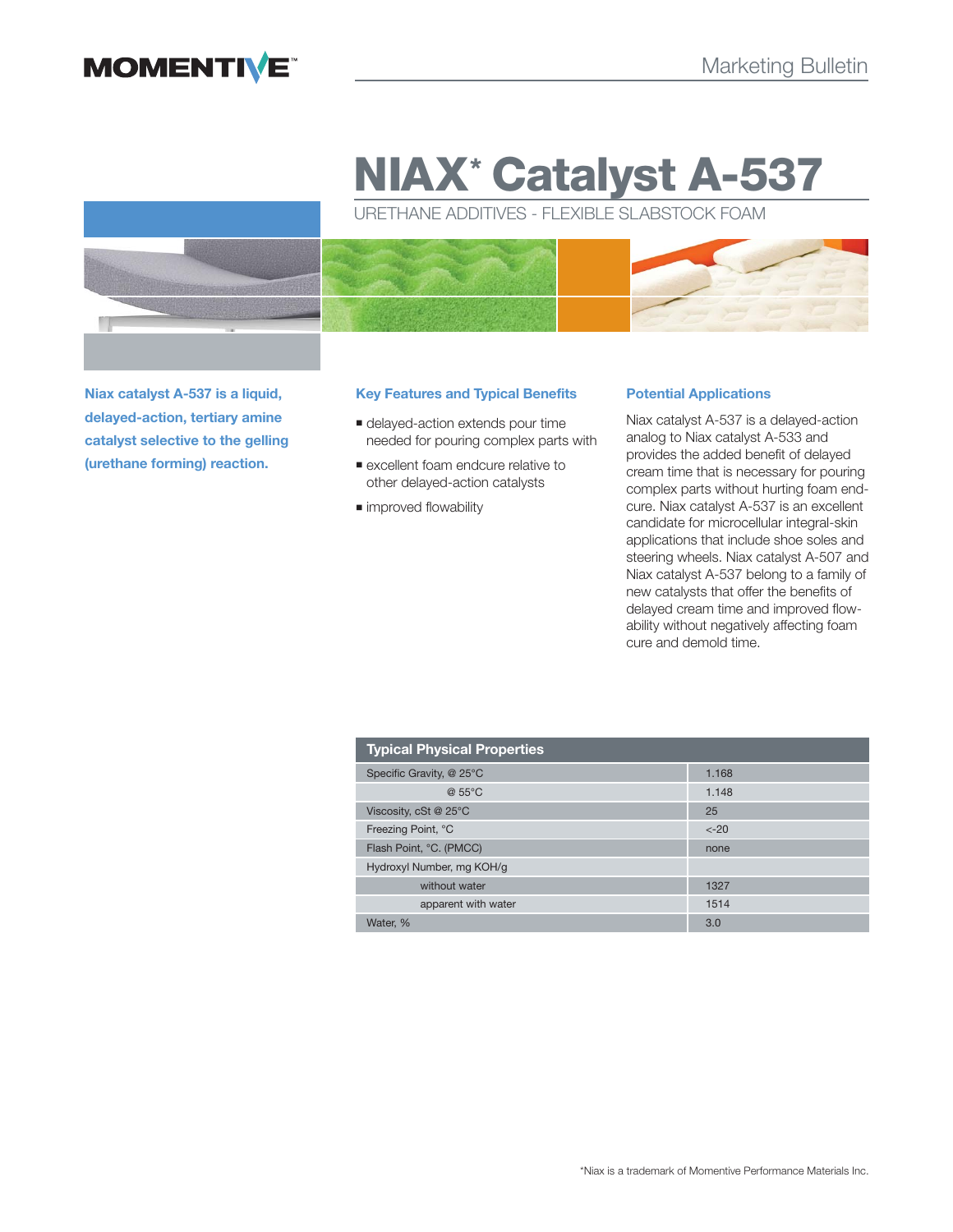## **Performance Data [In a Polyester-Based Shoe Sole System]**

Niax catalyst A-537 offers a combination of improved flowability and excellent endcure. Table 1 below shows a fast-curing midsole formulation using Niax catalyst A-537. Table 2 below shows the reactivity profile and Table 3 on the next page shows the physical properties of this system. Figure 1 compares the reactivity profiles of Niax catalyst A-537 as the sole catalyst versus Niax catalyst A-533, the non-delayed version of Niax Catalyst A-537, and versus Niax catalyst A-507, another delayed-action version of Niax catalyst A-533.

#### **Table 1: Fast-Cure Polyester-Based Midsole System Featuring Niax Catalyst A-537**

| Polyester Polyol Blend<br>Ethylene glycol / 1,4 Diethylene glycol | 100  |
|-------------------------------------------------------------------|------|
| Average OH#: 66; Average functionality:                           | 2.1  |
| Ethylene Glycol                                                   | 7.5  |
| Water                                                             | 1.3  |
| Niax catalyst A-507 (amine blow catalyst)                         | 0.10 |
| Niax catalyst A-537 (amine gel catalyst)                          | 0.3  |
| Niax catalyst A-533 (amine gel catalyst)                          | 1.10 |
| Niax silicone L-1505 (surfactant)                                 | 0.5  |

**Table 2: Reactivity Profile of Low-Density Polyester-Based Midsole System Featuring Niax Catalyst A-537**

| Cream Time, sec.         | 6         |
|--------------------------|-----------|
| Gel Time, sec.           | 18        |
| Rise Time, sec.          | 48        |
| Tack Free Time, min.     | $2^{1/2}$ |
| Pinch/Pull Time, min.    | 6         |
| Free-rise Density, g/cc. | 0.142     |

**Table 3: Physical Properties of Fast-Cure Polyester-Based Midsole System Featuring Niax Catalyst A-537**

| <b>Physical Property</b>                                                    | Value      |
|-----------------------------------------------------------------------------|------------|
| Molded Density, g/cc                                                        | 0.350      |
| Tensile Strength, kg <sub>f</sub> /cm <sup>2</sup><br>ASTM D-412            | 31.6       |
| Elongation, %<br>ASTM D-412                                                 | 410        |
| Die C Tear Strength, kg <sub>f</sub> /cm<br><b>ASTM-624</b>                 | 14.2       |
| Split Tear Strength, kg <sub>f</sub> /cm<br><b>ASTM D-3574</b>              | 3.8        |
| Hardness, Shore A<br><b>ASTM D-2240</b>                                     | $43 - 45$  |
| Compression Set, %<br><b>ASTM D-3574</b><br>After 30 min.<br>After 16 hours | 8.1<br>6.6 |

The physical properties listed above for this fast-cure midsole system show the outstanding capabilities that can be achieved using Niax catalyst A-537. Niax catalyst A-537 is a highly efficient catalyst that gives a long delay to the cream time but still gives an excellent endcure. Niax catalyst A-537 is the delayed-action version of Niax catalyst A-533 (33% triethylenediamine in ethylene glycol). The blocking agent used in Niax catalyst A-537 reacts in the foaming process and adds to the blowing of the foam by its reaction products while liberating the base catalyst. Niax catalyst A-537 also improves foam flowability over that of Niax catalyst A-533.

**Figure 1: Gel Catalyst Reactivity Profiles**



Figure 1 shows the reactivity profiles for a low-density midsole system having either Niax catalyst A-530, Niax catalyst A-533 or Niax catalyst A-537 as the sole catalyst. The use level of the active catalyst ingredient (not including blocking agent) is the same for all of these catalysts. The above figure shows the delay and moderation of the activity in Niax catalyst A-537 and Niax catalyst A-530 versus the base catalyst, Niax catalyst A-533.

The rise profile shown above for Niax catalyst A-537 is much more delayed when compared to Niax catalyst A-533 but not as delayed as for Niax catalyst A-530. The final rise height for Niax catalyst A-537 is significantly higher than that of Niax catalyst A-533 demonstrating the reaction and disapperance of the blocking agent with the added benefit of increased blow. This disapperance of the blocking agent in Niax catalyst A-537 gives it the same curing potential as Niax A-533 with the added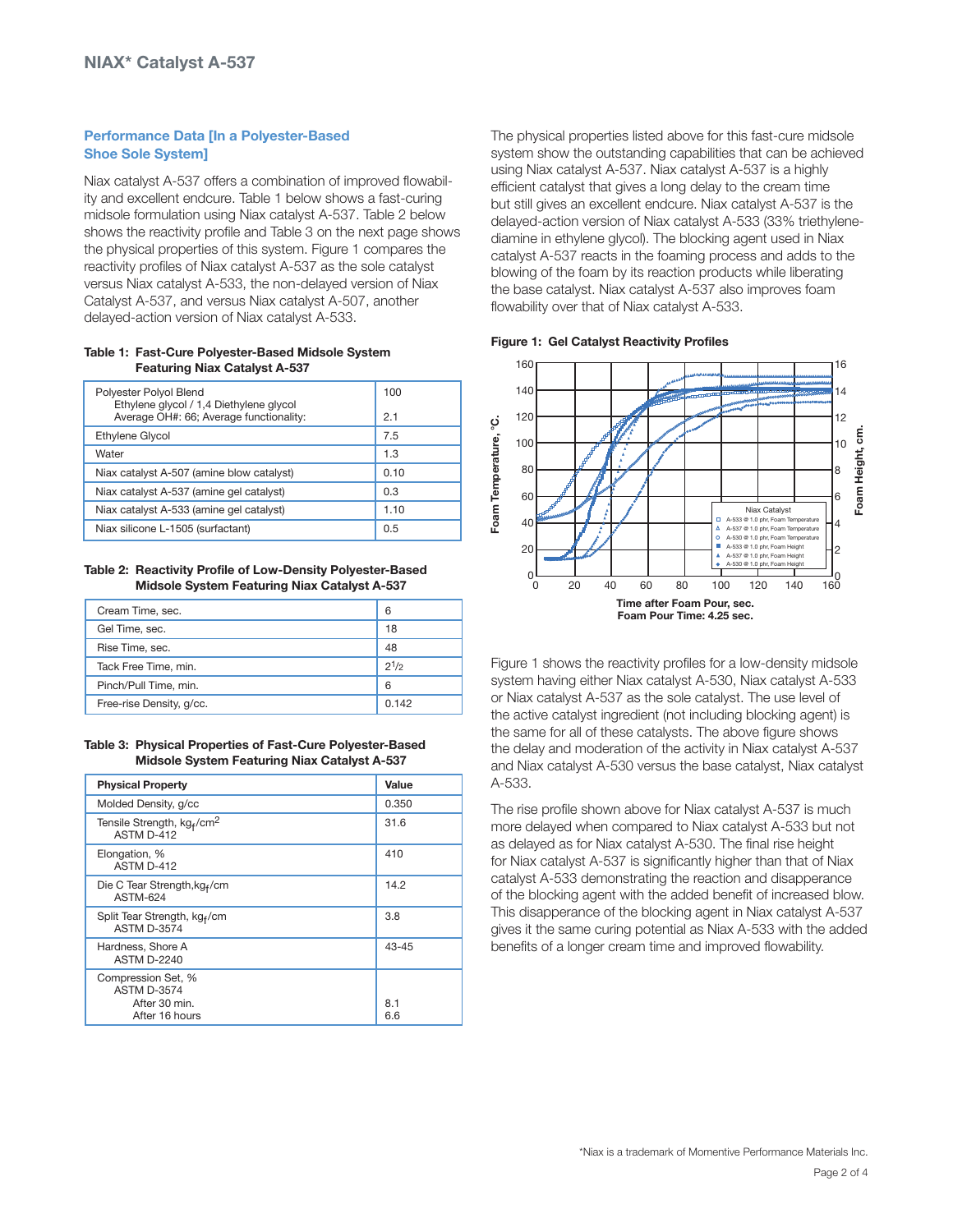#### **Patent Status**

Nothing contained herein shall be construed to imply the nonexistence of any relevant patents or to constitute the permission, inducement or recommendation to practice any invention covered by any patent, without authority from the owner of the patent.

#### **Product Safety, Handling and Storage**

Customers considering the use of this product should review the latest Material Safety Data Sheet and label for product safety information, handling instructions, personal protective equipment if necessary, and any special storage conditions required. Material Safety Data Sheets are available at www.momentive.com or, upon request, from any Momentive Performance Materials representative. Use of other materials in conjunction with Momentive Performance Materials products may require additional precautions. Please review and follow the safety information provided by the manufacturer of such other materials.

# **Limitations**

Customers must evaluate Momentive Performance Materials products and make their own determination as to fitness of use in their particular applications.

### **Emergency Service**

Momentive Performance Materials maintains an around-the-clock emergency service for its products. The American Chemistry Council (CHEMTREC) and CareChem24 International also maintain an around-the-clock emergency service for all chemical products:

| Location                                                      | Momentive Performance Materials Products                                                                                                                                                                                                            | <b>All Chemical Products</b>        |
|---------------------------------------------------------------|-----------------------------------------------------------------------------------------------------------------------------------------------------------------------------------------------------------------------------------------------------|-------------------------------------|
| Mainland U.S., Puerto Rico                                    | 518.233.2500                                                                                                                                                                                                                                        | CHEMTREC: 800.424.9300              |
| Alaska, Hawaii                                                | 518.233.2500                                                                                                                                                                                                                                        | CHEMTREC: 800.424.9300              |
| Canada                                                        | 518.233.2500                                                                                                                                                                                                                                        | CHEMTREC: 800.424.9300              |
| Europe                                                        | +518.233.2500<br>(Albanian, Czech, Danish, Dutch, English, Finnish, French,<br>German, Greek, Hungarian, Italian, Lithuanian, Norwegian,<br>Polish, Portuguese, Romanian, Russian, Serbo-Croatian,<br>Slovak, Spanish, Swedish, Turkish, Ukrainian) | +44.(0)208.762.8322 (UK)            |
| Middle East.                                                  |                                                                                                                                                                                                                                                     |                                     |
| All countries, except Israel                                  | +518.233.2500                                                                                                                                                                                                                                       | +961.3.487.287 (Lebanon)            |
| Middle East, Israel                                           | +518.233.2500                                                                                                                                                                                                                                       | +44.(0)208.762.8322 (UK)            |
| Latin America, Asia/Pacific,<br>all other locations worldwide | +518.233.2500                                                                                                                                                                                                                                       | CHEMTREC: +1-703.527.3887 (collect) |
| At sea                                                        | Radio U.S. Coast Guard, which can directly contact                                                                                                                                                                                                  |                                     |
|                                                               | Momentive Performance Materials at 518.233.2500 or                                                                                                                                                                                                  |                                     |
|                                                               | CHEMTREC at 800 424 9300.                                                                                                                                                                                                                           |                                     |

DO NOT WAIT. Phone if in doubt. You will be referred to a specialist for advice.